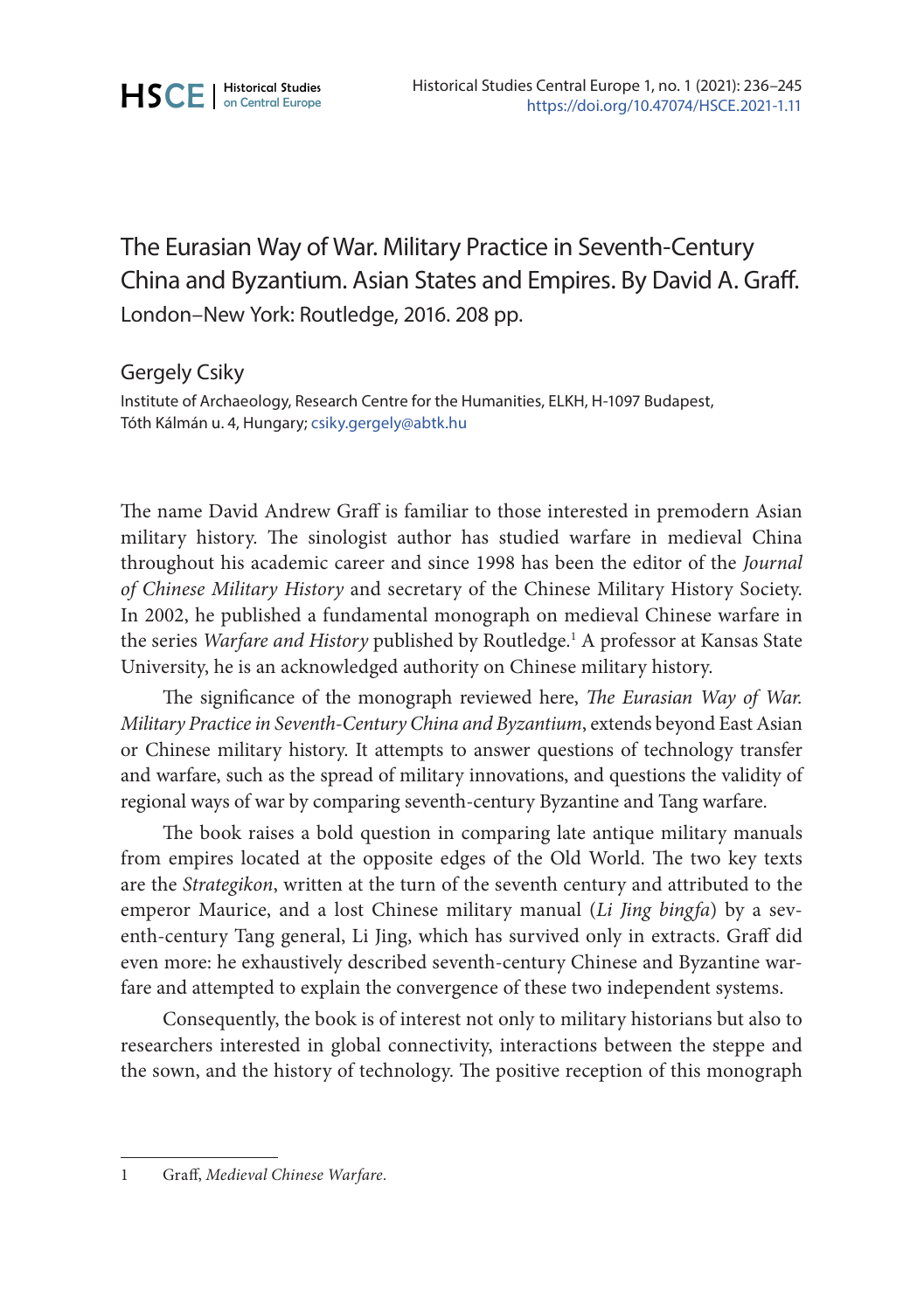by scholars in the fields of Mongolian studies,<sup>2</sup> Chinese-Türk cultural relations,<sup>3</sup> late antique history<sup>4</sup> and military history<sup>5</sup> illustrates its popularity in various disciplines.

The structure of the monograph is logical and practical, consisting of seven chapters: the first historiographical chapter on the relationship between war and culture is followed by a presentation of the seventh-century Chinese (Sui and early Tang) and Byzantine armies, highlighting their resources, weaponry, and tactics (chapters 2 and 4). The second half of the book offers interpretative answers to the above questions, emphasizing the role of literary and textual traditions in the record and transfer of military knowledge. The investigative chapters (6 and 7) present the sporadic diplomatic contacts and interactions of these remote superpowers as well as the intermediary role of the nomadic confederacies and empires that lay between them. Finally, the author explains the comparable features and convergences of these two separate military systems, which had similar adaptive answers to nomadic threats.

The historiographical essay on the relationship between war and culture explores the question of how the contents of a seventh-century Chinese and a European military manual could be so similar despite the vast geographical distance. Since the mid-twentieth century, a belief in general principles of war was replaced by a cultural-historical approach that studied various ways of war and strategic cultures. The most prominent military historian of our day, John Keegan, even described war as an "expression of culture."6 The notion of a *Western way of war* as a particular and timeless European type of warfare deriving from the tactics of ancient Greeks hoplites and characterized by quick problem solving, decisive battle, and frontal attacks<sup>7</sup> stems from this culture-centric approach. Its counterpart, the *Oriental way of war* was characterized by "evasion, delay and indirectness" by Keegan.8 The information obtained from the two main sources presented by this book contradict this static framework. During the seventh century, Chinese warfare was too western and aggressive, while the Byzantine way of war proved to be too Asian and defensive, which questions the exactness of these categories. In his book, Graff cut the Gordian knot and introduced the term *Eurasian way of war*.

The two empires, the Sui/Tang China and the Eastern Roman Empire, possessed similar resources, and their territories and populations were comparable; the main difference between them was their geographic layout. China was basically a continental

<sup>2</sup> May, "Review of *The Eurasian Way of War.*"

<sup>3</sup> Skaff, "Review of *The Eurasian Way of War.*"

<sup>4</sup> Decker, "Review of *The Eurasian Way of War.*"

<sup>5</sup> Davies, "Review of *The Eurasian Way of War.*"

<sup>6</sup> Keegan, *History of Warfare*, 12.

<sup>7</sup> Hanson, *Western Way of War*; Hanson, *Carnage and Culture*.

<sup>8</sup> Keegan, *History of Warfare*, 387–88.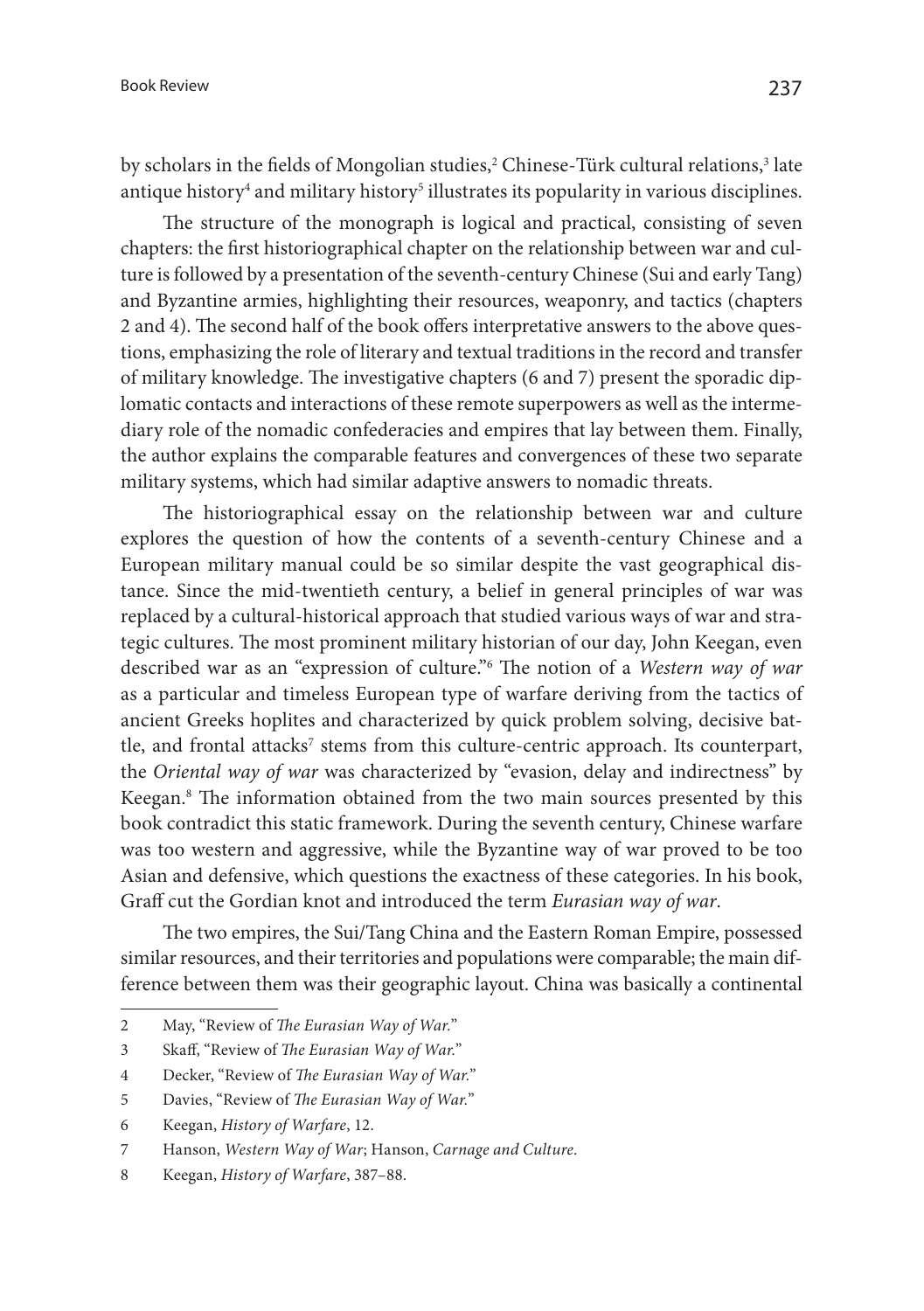power with limited use of the navy, while the Eastern Roman Empire surrounded the Mediterranean Sea, which resulted in its having a powerful fleet that was able to exploit its long and articulated coastline. The geostrategic considerations addressed in the book are difficult to grasp, however, because of the lack of maps. The two empires also differed in the number and organization of soldiers: China introduced the system of part-time military service (*fubing*) in the Warring States period, while the Byzantine Empire formed a permanent and professional army smaller in number. At the same time, the expeditionary troops numbered between 12,000 and 20,000 in both areas.

The armies of these two states used weaponry on a similar technological level; the only significant exception was the frequent Chinese use of handheld crossbows. At the same time, at the end of the sixth century, several types of military equipment appeared in the East Roman army as well as in early Avar burials. These artefacts—lamellar armor, $^{\rm 9}$  traction trebuchets, and single-edged ring-pommel swords $^{\rm 10}$ (wrongly described as sabers in the book)—were formerly unknown in western Eurasia while frequently used in ancient China. The two military manuals report on similar tactical elements, and risk calculations played a comparable role in the military decisions of both states.

Campaigns relied on fundamental logistical planning like transfer, accommodation, and food supply. The author's comparison of Chinese and Byzantine logistics, however, fails in the absence of recent and relevant literature on the logistical support of the East Roman Empire.<sup>11</sup> He ascribes the poor logistics of the Byzantine Empire to the damaged roads and lack of distribution centers for supplies, which contrasted with the canals that interlaced Tang China. In fact, a dense network of fortresses and fortified cities with granaries served the logistical needs of the East Roman army between the fourth and seventh centuries. Fortifications were not only designed for passive defense but also for an active distribution of the food supply.<sup>12</sup> The Danube as the main artery of riverine transport compensated for the lack of canals in the frontier zone.13 The author rightly argues that fortresses and sieges played a significant role; however, some minor inaccuracies occur in his descriptions of major sieges. $14$ 

<sup>9</sup> Bugarski, "Contribution"; Glad, "Empire's Influence on Barbarian Elites"; Glad, *L'armement*, 113–27.

<sup>10</sup> Csiky, *Avar-Age Polearms*, 233–34; in the Byzantine context: Justiniana Prima (Caričin Grad, a church's crypt): Quast, "Einige alte und neue Waffenfunde," 361; Glad, *L'armement*, 319, 324.

<sup>11</sup> Haldon, *General Issues*; Whately, "Organisation"; Sarantis, "Military Provisionining."

<sup>12</sup> Sarantis, "Waging War in Late Antiquity," 36–40.

<sup>13</sup> On the Danube fleet and transport: Bounegru and Zahariade, *Les forces navales*; Karagiorgou, "LR2"; Curta, "Amphorae and Seals."

<sup>14</sup> The author attributes the Avar siege of Constantinople in the summer of 626 also to the Persians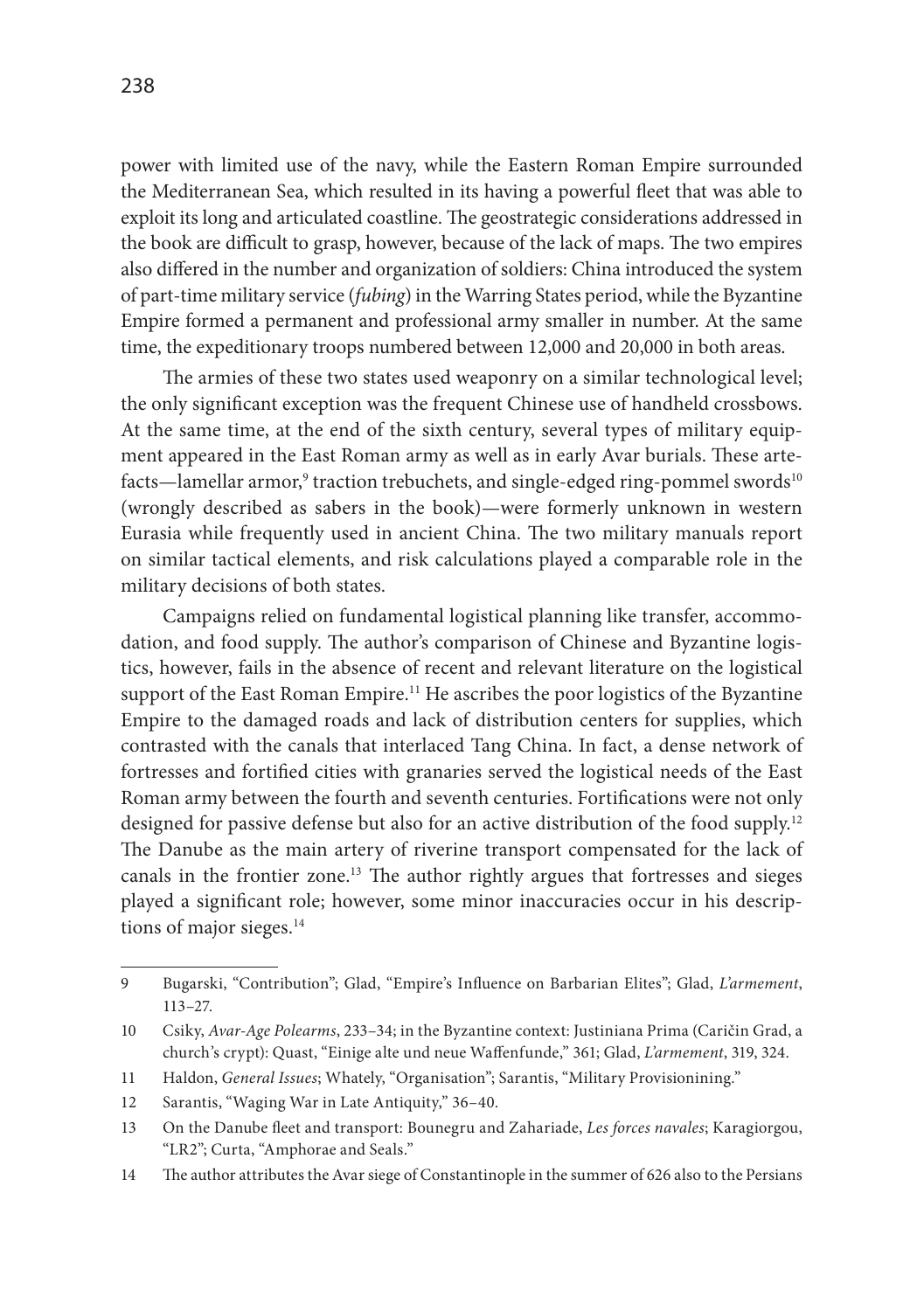The seventh-century Chinese and Byzantine military practice matched even modern expectations in terms of organization, discipline, and risk management. This consciousness derived from the accumulation of several generations of experience passed on in the literary and textual traditions that characterized both bureaucratic empires. Both states had a great tradition of writing military manuals that were used and even brought to campaigns by generals. The administrations of both armies kept a large number of records, lists, and reports. These documents survived only as paper fragments from the Western Regions of Tang China or in the form of late antique papyruses from Egypt. These living traditions inherited from Antiquity led to the continuous development of armies and generalship.

The vast distance between China and the Mediterranean calls into serious question all historical comparisons between these remote areas; however, the two empires were aware of each other and had diplomatic and commercial relations beginning in the Han-period. These accidental and sparse encounters and the blurred and uncertain information they had on each other limited the spread of military innovations.

Both empires had close contacts with their northern nomadic neighbors (the Türks and Avars), who provided a link via the Eurasian steppe zone between the East and West. After reviewing sources and literature on the origin of the Avar elite and enumerating, based on the *Strategikon*, a series of East Asian military innovations adopted by the Byzantines, the author concludes the Avars,<sup>15</sup> migrating from Inner Asia, acted as a transmission vector of East Asian technology.

The description of Avar-Byzantine interactions contains several inaccuracies. The development of the saber cannot be dated to the period of Avar migration (mid-sixth century); it was a process that occurred approximately hundred years later.<sup>16</sup> Moreover, the paramerion, interpreted as a single-edged sword or saber, was a weapon of the Middle Byzantine period (ninth–tenth centuries).17 The Chinese origin of P-shaped suspension loops is highly questionable since they appear contemporary with the European specimens at the end of the sixth century in China.18 Ring-pommel swords represent a new element in the list of weapons of Asian origin: such swords were frequent in the burials of the early Avar elite from the Danube-Tisza Interfluve (Central Hungary) and had no local precedents. At the same time,

located on the Asian side of the Bosporus, although they could not have participated in the siege: Hurbanič, *Avar Siege of Constantinople in 626*, 205–7.

<sup>15</sup> New palaeogenetic data on the origin of the Avar elite: Csáky, "Genetic Insights."

<sup>16</sup> Csiky, *Avar-Age Polearms*, 192–214, 318–25.

<sup>17</sup> Haldon, "Some Aspects of Byzantine Military Technology," 31; Theotokis, "Military Technology," 448–49.

<sup>18</sup> The earliest P-shaped suspension loop from China is dated to 569: Koch, "Überlegungen," 574; Csiky, *Avar-Age Polearms*, 311–14.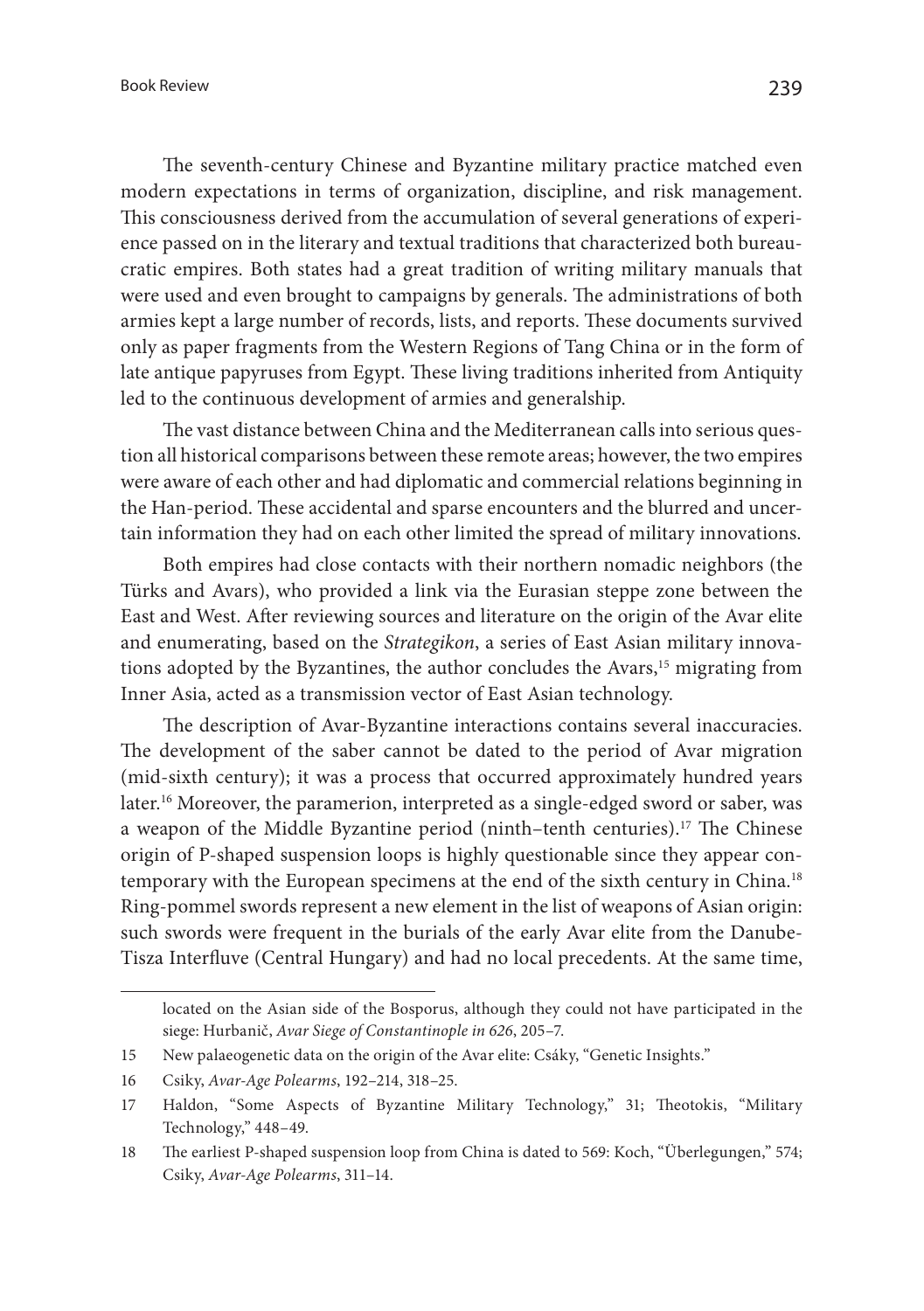this weapon type had been popular in China since the fourth century, and new Inner Asian finds confirm the possibility of Avar transmission.<sup>19</sup>

Lamellar armor and stirrups were in use in China long before their arrival in Europe around the formation of the Avar Qaghanate in the Danube Basin.20 Like other researchers, Graff regards the European appearance of the traction trebuchet a result of Avar transmission. The exact date of the adoption of stirrups and traction trebuchets by the Byzantines is not as clear. Stirrups, while first mentioned in Maurice's *Strategikon*, are not listed there among the innovations of Avar origin; the work does not even emphasize their novelty. Moreover, archaeological evidence from the Balkans indicates that stirrups were in wide use among the Byzantines at the end of the sixth century, although their shape and manufacturing technique distinguished them from stirrups found in Avar burials.<sup>21</sup> According to some philological analyses of the *Strategikon*, Byzantines used stirrups in the first half of the sixth century.<sup>22</sup>

Traction trebuchets replaced early Roman torsion artillery, especially the onager, offering a simpler technique, larger projectiles, and a greater range. The early sixth-century sources refer to this siege engine as a *helepolis*, which was used by the Byzantine army even before the arrival of the Avars to Europe.<sup>23</sup> Theophylact's anecdote about Bouzas, a Byzantine traitor at the siege of Appiaria who allegedly taught the Avars how to build siege engines, reveals further contradictions. Besides the literary topoi included in the story, it points to the fact that not only the Avars used such siege engines earlier, but also the Eastern European Kutrigurs preceding them.24 Traction trebuchets were already known in the Arabian Peninsula in the early seventh century,<sup>25</sup> which questions the hypothesis that transmission occurred through the steppe and suggests the transfer of Near Eastern technology was via the Sasanians.

Graff regards the Avar transmission of the mentioned weapons and military equipment as proved. However, he refuses to consider the possibility of a nomadic mediation of tactical elements and ideas because of the lack of literacy among the Avars. Furthermore, the direction, date, and way of transmission of these weapons and military equipment are also uncertain.

<sup>19</sup> Csiky, *Avar-Age Polearms*, 233–34, 315–18.

<sup>20</sup> On Chinese lamellar armor: Dien, "Study of Early Chinese Armor"; Csiky, "Transformation of Horse Riding."

<sup>21</sup> Bugarski, "Ostava iz Streževa"; Ivanišević and Bugarski, "Les étriers byzantins."

<sup>22</sup> Kraft, "Lat.-griech. scala"; Šuvalov, "Dva železnych stremeni."

<sup>23</sup> Petersen, *Siege Warfare*, 411.

<sup>24</sup> Kardaras, "Episode of Bousas (586/7)."

<sup>25</sup> Chevedden, "Artillery of King James I"; Chevedden, "Hybrid Trebuchet"; Petersen, *Siege Warfare*, 406–29.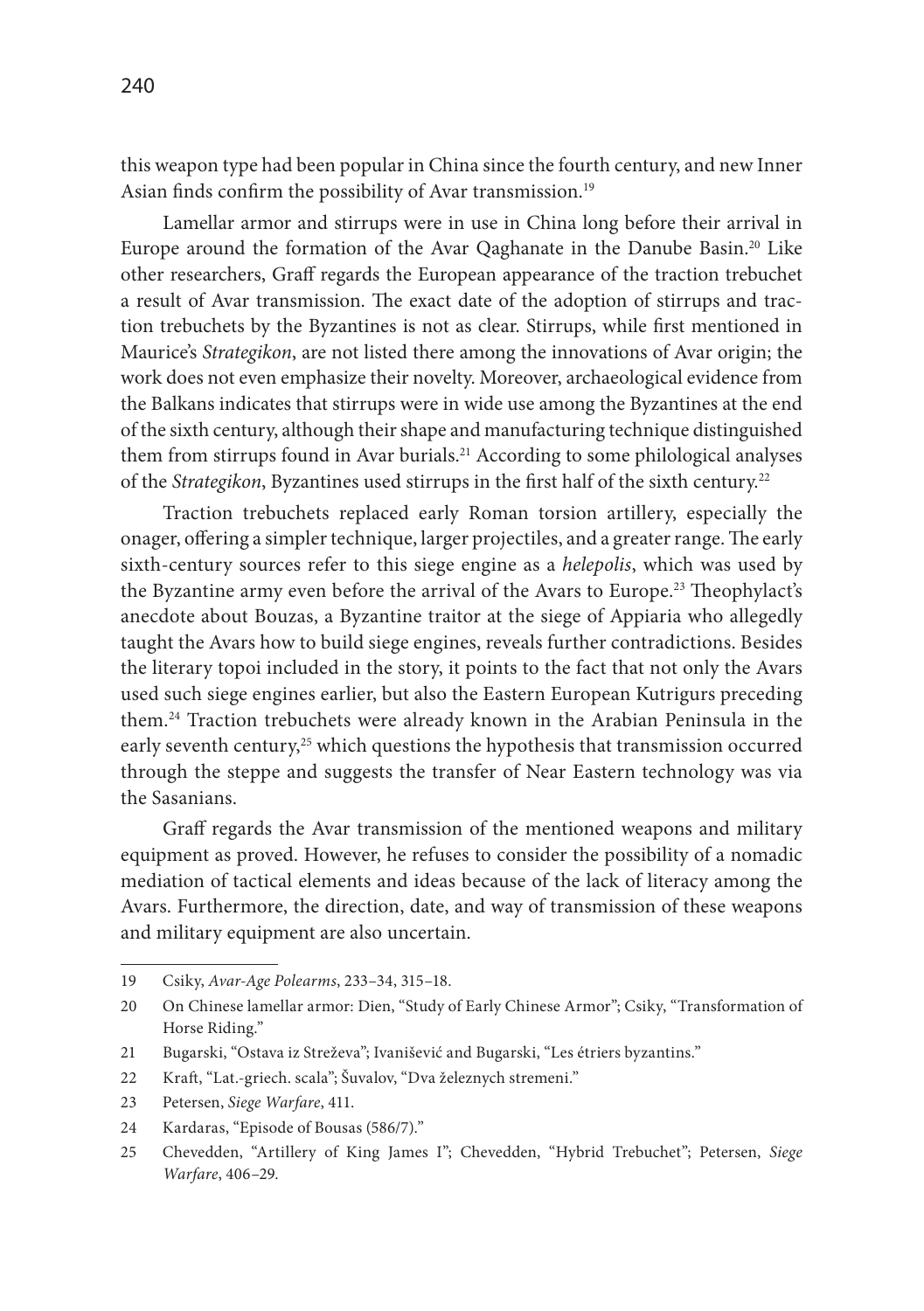In the final chapter of his book, David A. Graff formulates a comprehensive thesis according to which not only was the military equipment of the armies in Sui/Tang China and the Byzantine Empire in the sixth-seventh centuries similar, but so too were their tactics, the logistics of their campaigns, and even their longterm strategic targets. Graff ascribed these common points to the similar challenges these empires faced. Throughout their history, both empires confronted the troops of nomadic confederacies of the Eurasian steppe, which determined their weaponry, tactics, and strategic thought, which were partly conveyed in their literary traditions and partly used by the nomadic federates (or mercenaries) serving in their armies.

Nomadic art of war fundamentally influenced Byzantine and Chinese warfare and transformed the armies of both empires. However, these two states experienced these impacts in different ways, and not only nomads impacted their military affairs. The biggest difference between China and Byzantium resulted from the three-hundred-year-long fragmentation before Li Jing, a period that was characterized by non-Han, nomadic rule in northern China. Barbarian rule was manifest not only in the imperial family and the power of a small elite but in the appearance of several nomad groups that had immigrated to the empire and acculturated to the Chinese civilization while still preserving their language, customs, and way of war.<sup>26</sup> The position of this barbarian elite is comparable to the Germanic kingdoms on the ruins of the West Roman Empire. These rulers accepted their dependence on the (East or West) Roman emperor,<sup>27</sup> while northern barbarians in China founded imperial dynasties. In contrast, the East Roman Empire maintained its Roman imperial power, legal system, and culture, as well as its Greek language and Christian religion. In this empire, the army employed nomadic cavalry only as federates and experienced significant Germanic influence on its military affairs.

Ignoring the fundamental political, social, and cultural differences between the two empires, the author emphasizes religion and human resources as distinguishing factors. The Christian Byzantine Empire provided strong ideological support for its armed forces, while China's enormous human resources—enabling massive invasions of Korea or the Türk Qaghanate—compensated for its religious fragmentation. Following Luttwak,<sup>28</sup> Graff characterizes the Byzantine "grand strategy" as one of diplomacy, bribery, and alliance-building, which was only valid for some periods and regions. The Byzantine Empire's responses to various threats<sup>29</sup> was shaped by the

<sup>26</sup> Dien, *Six Dynasties Civilization*; Lewis, *China between Empires*, 54–85; Holcombe, "Xianbei in Chinese History"; Dien and Knapp, *Cambridge History of China 2*.

<sup>27</sup> Scholl, "Imitatio Imperii?."

<sup>28</sup> Luttwak, *Grand Strategy*.

<sup>29</sup> Sarantis, "Waging War in Late Antiquity."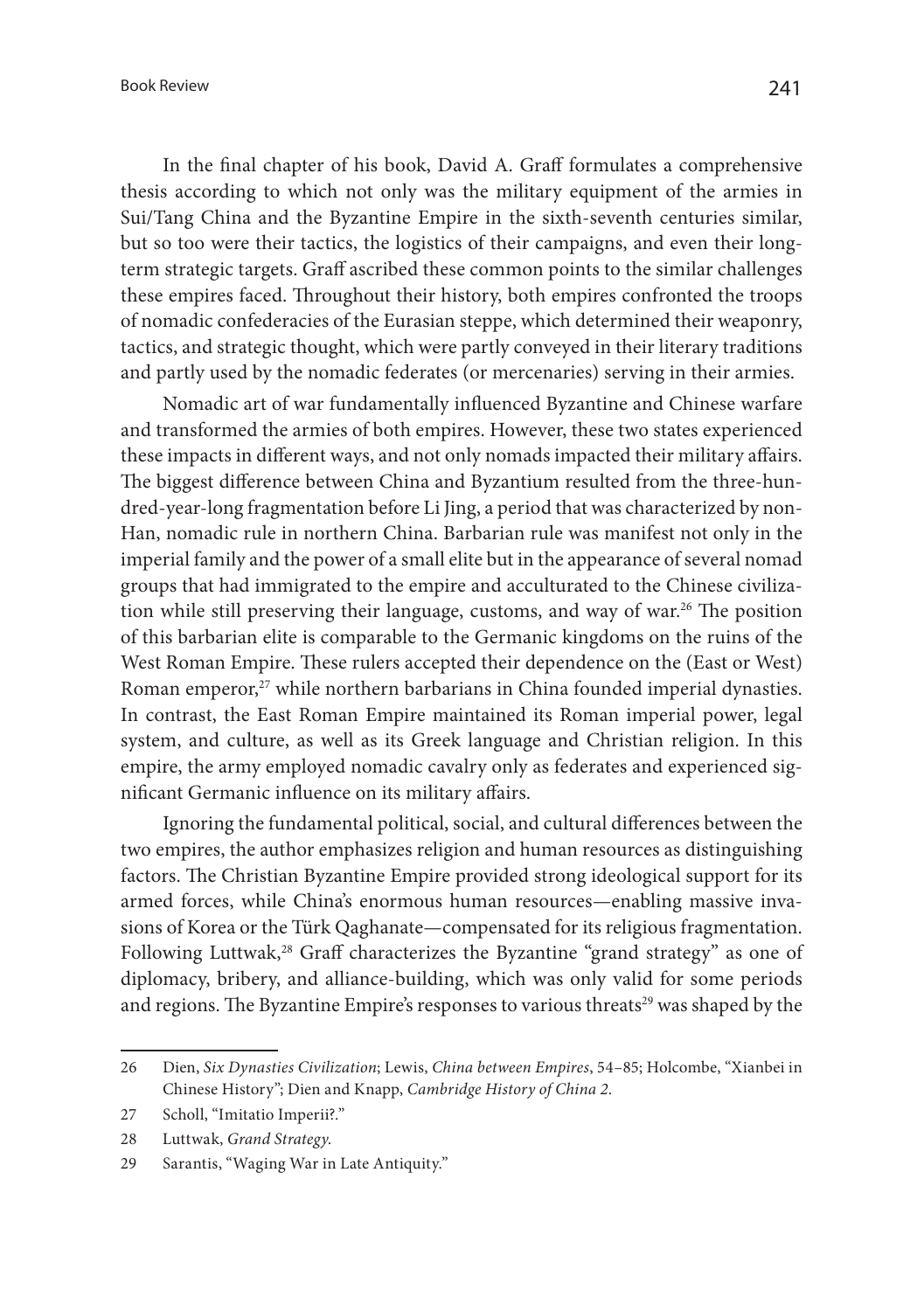ever-changing combinations of imperial ambitions and regional strategies instead of an overarching vision or grand strategy.

## **Bibliography**

- Bounegru, Octavian and Mihail Zahariade. *Les forces navales du Bas Danube et de la mer Noire aux Ier-VIe siècles.* Colloquia Pontica 2*.* Oxford: Oxbow, 1996.
- Bugarski, Ivan. "A Contribution to the Study of Lamellar Armours." *Starinar* 55 (2005): 161–78. [https://doi.org/10.2298/STA0555161B.](https://doi.org/10.2298/STA0555161B)
- Bugarski, Ivan. "Ostava iz Streževa: uzengije u ranovizantijskom kontekstu" [The Streževo Hoard: Stirrups in the Early Byzantine Context]. In *Niš i Vizantija V.* [Niš and the Byzantine Empire], 251–67. Niš: Niški Kulturni Centar, 2007.
- Chevedden, Paul E. "The Artillery of King James I the Conqueror." In *Iberia and the Mediterranean World of the Middle Ages: Essays in Honor of Robert I. Burns, S.J.*, edited by Paul E. Chevedden, Donald J. Kagay, and Paul G. Padilla, 47–93. Leiden: Brill, 1996.
- Chevedden, Paul E. "The Hybrid Trebuchet: The Halfway Step to the Counterweight Trebuchet." In *On the Social Origins of Medieval Institutions: Essays in Honor of Joseph F. O'Callaghan*, edited by Donald J. Kagay and Theresa M. Vann, 179–222. Leiden: Brill, 1998.
- Curta, Florin. "Amphorae and Seals: the 'Sub-Byzantine' Avars and the Quaestura Exercitus." In *Between Byzantium and the Steppe: Archaeological and Historical Studies in Honour of Csanád Bálint on the Occasion of His 70th Birthday*, edited by Ádám Bollók, Gergely Csiky, and Tivadar Vida, 307–34. Budapest: Institute of Archaeology, Research Centre for the Humanities, Hungarian Academy of Sciences, 2016.
- Csáky, Veronika, Dániel Gerber, István Koncz, Gergely Csiky, Balázs G. Mende, Bea Szeifert, Balázs Egyed, Horolma Pamjav, Antónia Marcsik, Erika Molnár, György Pálfi, András Gulyás, Bernadett Kovacsóczy, Gabriella M. Lezsák, Gábor Lőrinczy, Anna Szécsényi-Nagy, and Tivadar Vida. "Genetic Insights into the Social Organisation of the Avar Period Elite in the 7<sup>th</sup> Century AD Carpathian Basin." *Nature: Scientific Reports* 10, no. 1 (2020): 948. [https://doi.](https://doi.org/10.1038/s41598-019-57378-8) [org/10.1038/s41598-019-57378-8.](https://doi.org/10.1038/s41598-019-57378-8)
- Csiky, Gergely. *Avar-Age Polearms and Edged Weapons: Classification, Typology, Chronology and Technology.* Leiden–Boston: Brill, 2015. [https://doi.](https://doi.org/10.1163/9789004304543) [org/10.1163/9789004304543.](https://doi.org/10.1163/9789004304543)
- Csiky, Gergely. "The Transformation of Horse Riding in the Steppes during the 1st Millenium AD: Considerations on the Spread of Stirrups in Eurasia." In *From the Huns to the Turks – Mounted Warriors in Europe and Central Asia*, edited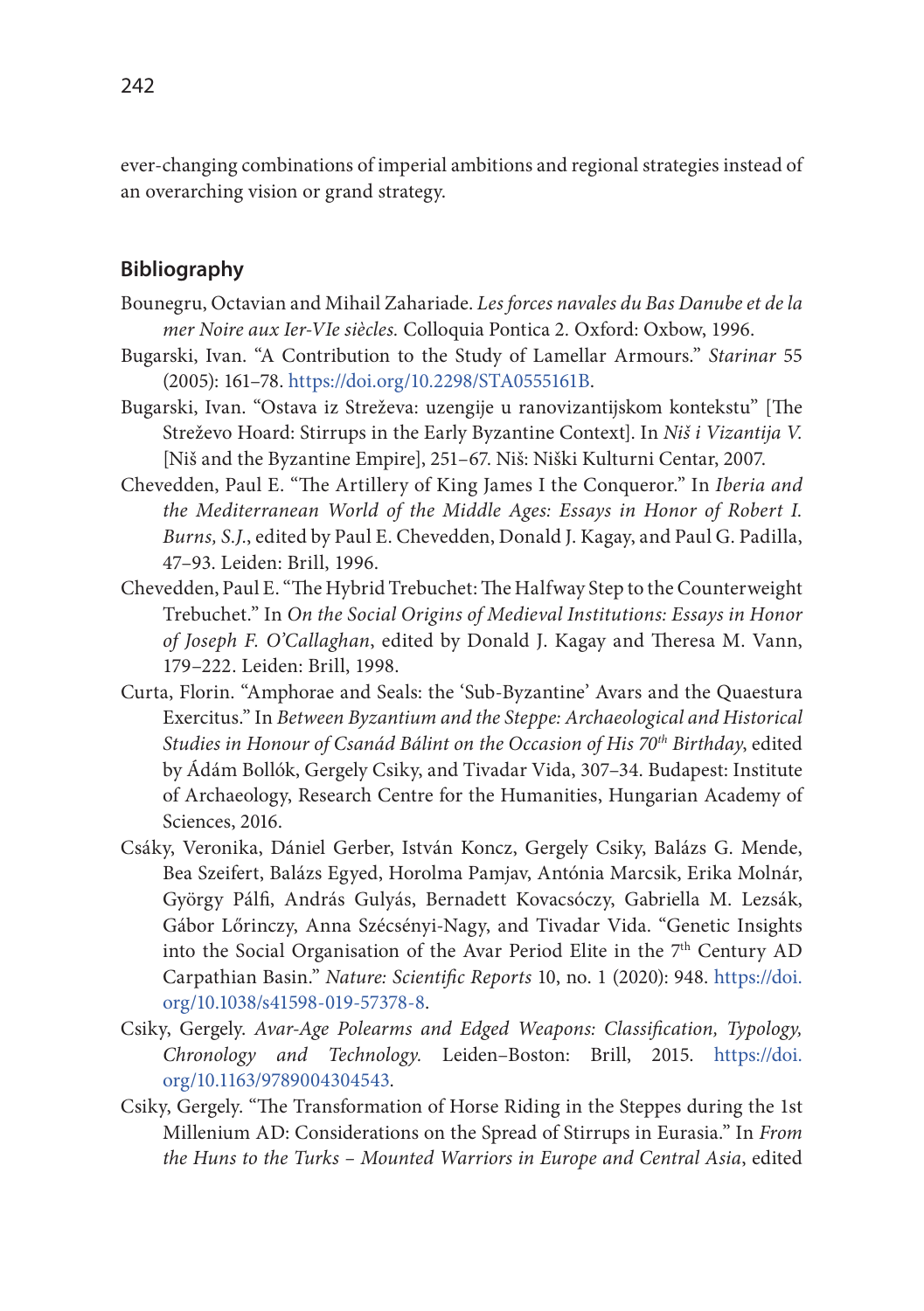by Falko Daim, Harald Meller, and Walter Pohl. Halle: Landesmuseum für Vorgeschichte Halle, forthcoming.

- Davies, Gwynn. "Review of *The Eurasian Way of War: Military Practice in Seventh-Century China and Byzantium*, by David A. Graff." *Journal of Military History* 81, no. 2 (2017): 542–44.
- Decker, Michael J. "Review of *The Eurasian Way of War: Military Practice in Seventh-Century China and Byzantium*, by David A. Graff." *The American Historical Review* 122, no. 3 (2017): 802–3.<https://doi.org/10.1093/ahr/122.3.802>.
- Dien, Albert E. *Six Dynasties Civilization.* New Haven–London–Beijing: Yale University Press, 2007.
- Dien, Albert E. "A Study of Early Chinese Armor." *Artibus Asiae* 43, no. 2 (1981): 5–66.<https://doi.org/10.2307/3249826>.
- Dien, Albert E. and Keith N. Knapp. *The Cambridge History of China 2: The Six Dynasties, 220*–*589.* Cambridge: Cambridge University Press, 2019. [https://doi.](https://doi.org/10.1017/9781139107334) [org/10.1017/9781139107334](https://doi.org/10.1017/9781139107334).
- Glad, Damien. *L'armement dans la région balkanique à l'époque romaine tardive et protobyzantine (284*–*641). Héritage, adaptation et innovation. Bibliothèque de l'Antiquité tardive 30.* Turnhout: Brepols, 2015.
- Glad, Damien. "The Empire's Influence on Barbarian Elites from the Pontus to the Rhine (5<sup>th</sup>–7<sup>th</sup> Centuries): A Case Study of Lamellar Weapons and Segmental Helmet." In *The Pontic-Danubian Realm in the Period of the Great Migration*, edited by Vujadin Ivanišević and Ivan Bugarski, 349–62. Paris–Belgrade: College de France–CNRS, 2012.
- Graff, David A. *Medieval Chinese Warfare 300*–*900: Warfare and History.* London– New York: Routledge, 2002.
- Haldon, John. "Some Aspects of Byzantine Military Technology from the Sixth to the Tenth Centuries." *Byzantine and Modern Greek Studies* 1, no. 1 (1975): 11–47. <https://doi.org/10.1179/030701375790158220>.
- Haldon, John, ed. *General Issues in the Study of Medieval Logistics: Sources, Problems and Methodologies.* Leiden–Boston: Brill, 2006.
- Hanson, Victor Davies. *Carnage and Culture: Landmark Battles in the Rise of Western Power.* New York: Anchor, 2001.
- Hanson, Victor Davies. *The Western Way of War: Infantry Battle in Classical Greece.* New York: University of California Press, 1989.
- Holcombe, Charles. "The Xianbei in Chinese History." *Early Medieval China* 2013, no. 19 (2013): 1–38. [https://doi.org/10.1179/1529910413Z.0000000006.](https://doi.org/10.1179/1529910413Z.0000000006)
- Hurbanič, Martin. *The Avar Siege of Constantinople in 626: History and Legend.* London: Palgrave Macmillan, 2019.<https://doi.org/10.1007/978-3-030-16684-7>.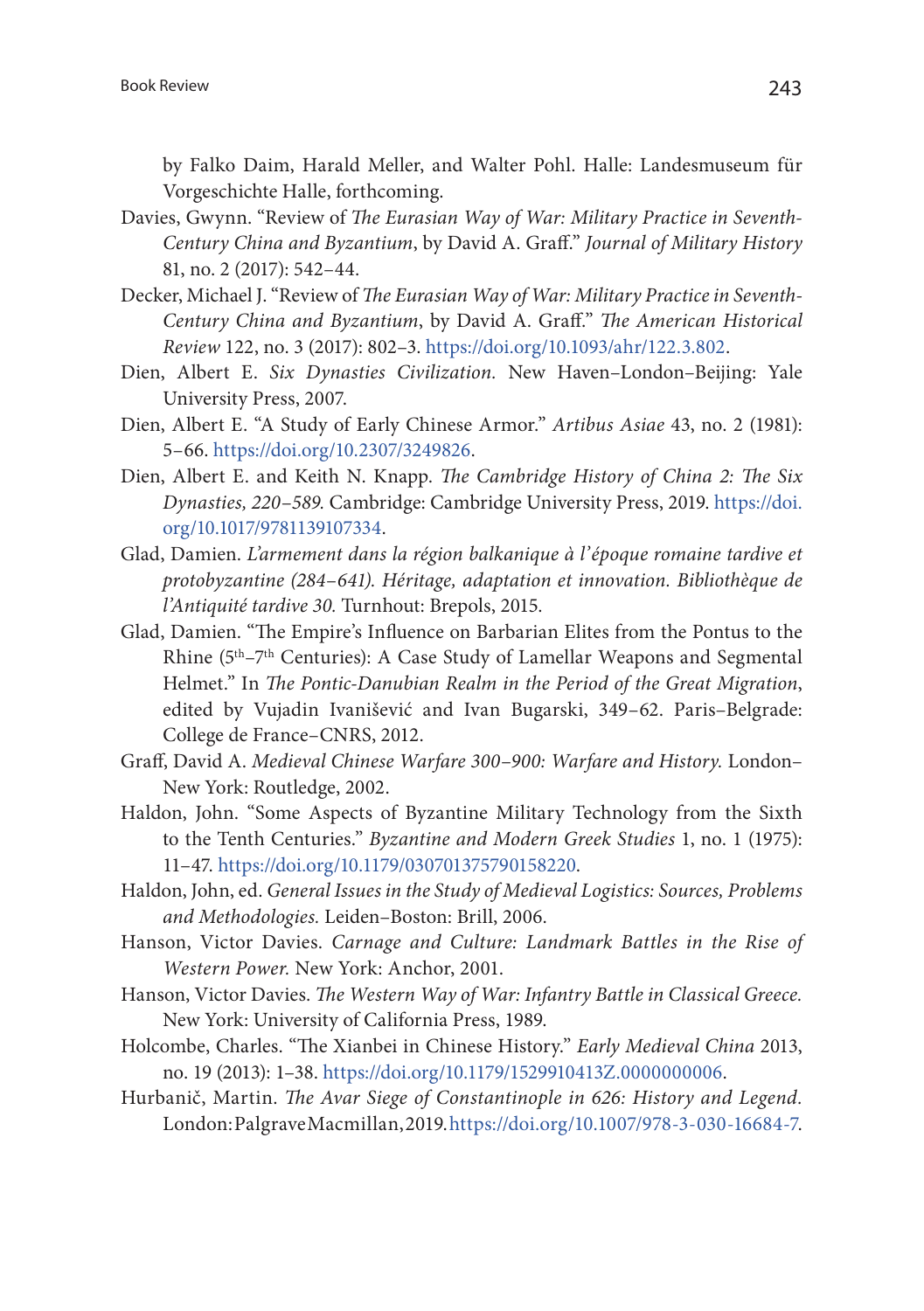- Ivanišević, Vujadin and Ivan Bugarski. "Les étriers byzantins: la documentation du Balkan central." In *Le cheval dans les sociétés antiques et médiévales: Actes des Journées d'étude internationales organisées par l'UMR 7044*. *(Étude des civilisations de l'Antiquité), Strasbourg, 6-7 novembre 2009*, edited by Stavros Lazaris, 135–42. Turnhout: Brepols, 2012.<https://doi.org/10.1484/M.BAT-EB.5.100769>.
- Karagiorgou, Olga. "LR2: a Container for the Military 'Annona' on the Danubian Border?" In *Economy and Exchange in the Eastern Mediterranean during Late Antiquity*, edited by Sean A. Kingsley and Michael Decker, 129–66. Oxford: Oxbow, 2001.
- Kardaras, Georgios. "The Episode of Bousas (586/7) and the Use of Siege Engines by the Avars." *Byzantinoslavica* 63, no. 1 (2005): 53–65.
- Keegan, John. *A History of Warfare.* New York: Vintage Books, 1994.
- Koch, Alexander. "Überlegungen zum Transfer von Schwerttrag- und Kampfesweise im frühen Mittelalter am Beispiel chinesischer Schwerter mit P-formigen Tragriemenhaltern aus dem 6.-8. Jahrhundert n. Chr." *Jahrbuch des Römisch-Germanischen Zentralmuseums* 45, no. 2 (1998): 571–98. [https://doi.](https://doi.org/10.11588/jrgzm.1998.2.44160) [org/10.11588/jrgzm.1998.2.44160](https://doi.org/10.11588/jrgzm.1998.2.44160).
- Kraft, Ulrich. "Lat.-griech. scala als spätantike Bezeichnung für den Steigbügel, und die Benennungen des Steigbügels bei anderen Völkern." In *Le cheval dans les sociétés antiques et médiévales: Actes des Journées d'étude internationales organisées par l'UMR 7044 (Étude des civilisations de l'Antiquité) Strasbourg, 6-7 novembre 2009*, edited by Stavros Lazaris, 155–92. Turnhout: Brepols, 2012. <https://doi.org/10.1484/M.BAT-EB.5.100771>.
- Lewis, Mark Edward. *China between Empires: The Northern and Southern Dynasities.* Cambridge–London: Harvard University Press, 2009. [https://doi.](https://doi.org/10.2307/j.ctv1kmj7vz) [org/10.2307/j.ctv1kmj7vz](https://doi.org/10.2307/j.ctv1kmj7vz).
- Luttwak, Edward N. *The Grand Strategy of the Byzantine Empire.* Cambridge– London: Harvard University Press, 2009. [https://doi.org/10.2307/j.ctvjhzrf5.](https://doi.org/10.2307/j.ctvjhzrf5)
- May, Timothy. "Review of *The Eurasian Way of War: Military Practice in Seventh-Century China and Byzantium*, by David A. Graff." *Mongolian Studies* 37 (2015): 104–6.
- Petersen, Leif Inge Ree. *Siege Warfare and Military Organization in the Successor States (400–800 AD): Byzantium, the West and Islam. History of Warfare 91.* Leiden–Boston: Brill, 2013. [https://doi.org/10.1163/978900425446.](https://doi.org/10.1163/978900425446)
- Quast, Dieter. "Einige alte und neue Waffenfunde aus dem frühbyzantinischen Reich." In *Thesaurus Avarorum: Régészeti tanulmányok Garam Éva tiszteletére – Archaeological Studies in Honour of Éva Garam*, edited by Tivadar Vida, 351–70. Budapest: ELTE BTK Régészettudományi Intézet–Magyar Nemzeti Múzeum, 2012.